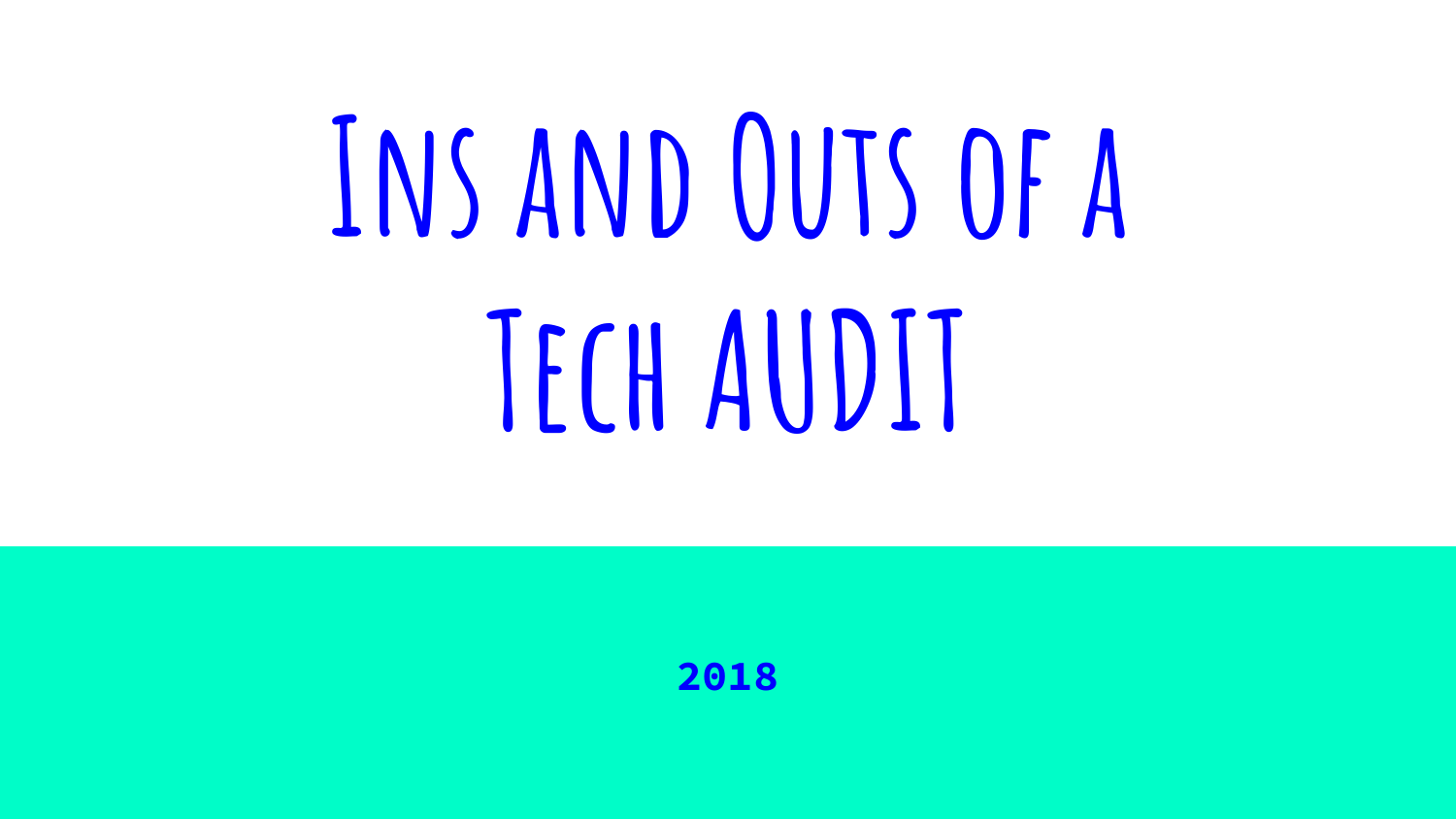

#### **Florida's Technology Department**

Rudy Gordon- Computer Network Specialist (Here in spirit)

Dana Castine- Director of Math, Science, Technology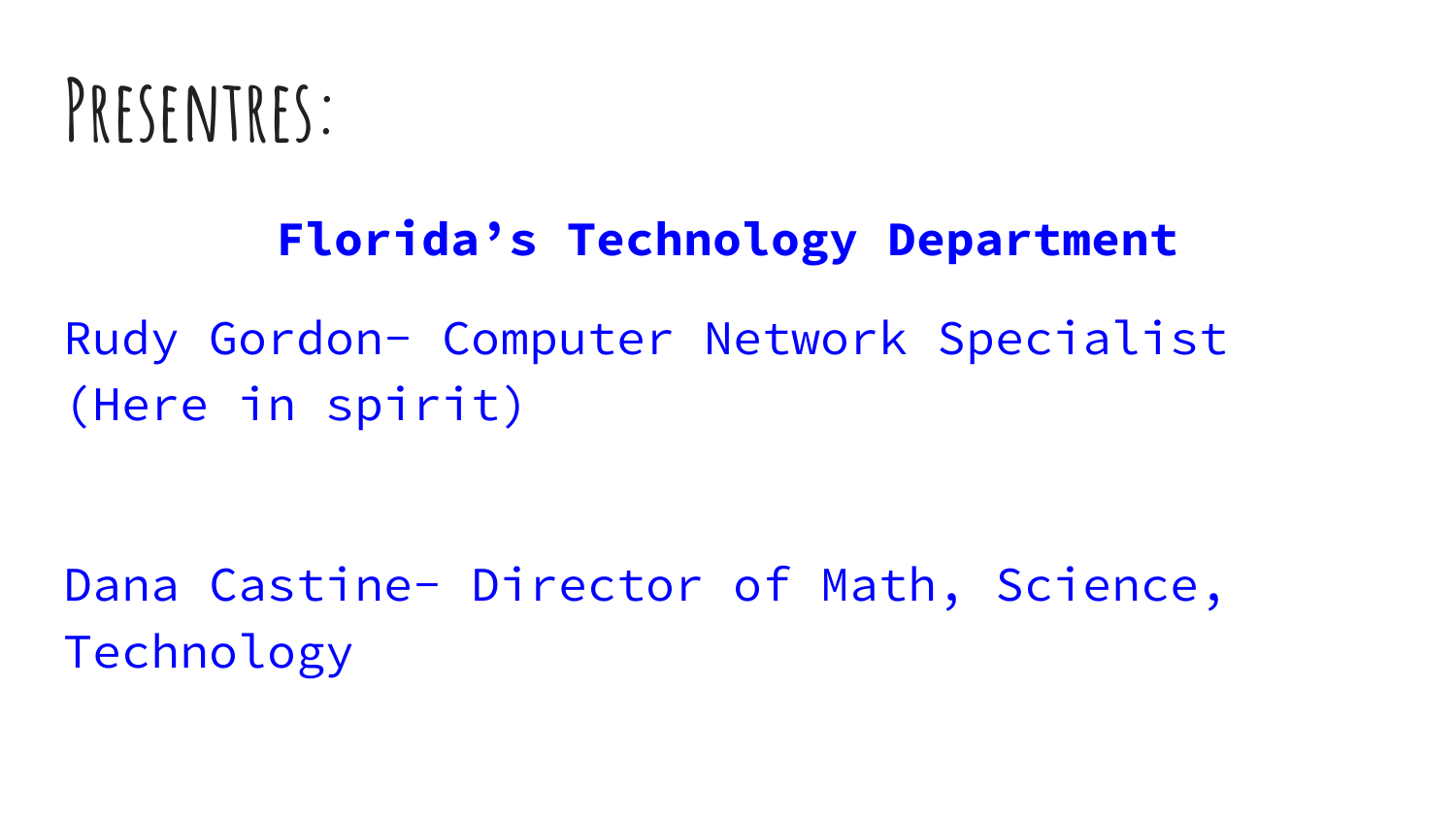## **Florida Union Free School District Information**

- 2 School Buildings
- Approx. 825 Students Pre-K-12
- Approx. 175 Staff Members
- 6 Administrators
- Approx. 40% Free and Reduced Lunch
- 1:1 Chromebook District
- 
- Deployed 825 Chromebooks- 420 6-12 graders take device home
- Located in Orange County, Town of Warwick, Village of Florida
- Approx. 60 minutes NW of NYC
- Known as Onion Capital of the World
- Home of Jimmy Sturr, Polka King and William Henry Seward, US Secretary of State under President Lincoln- Purchased Alaska
- Home of the mighty Spartans, #WeAreFloridaNY, @FUFSD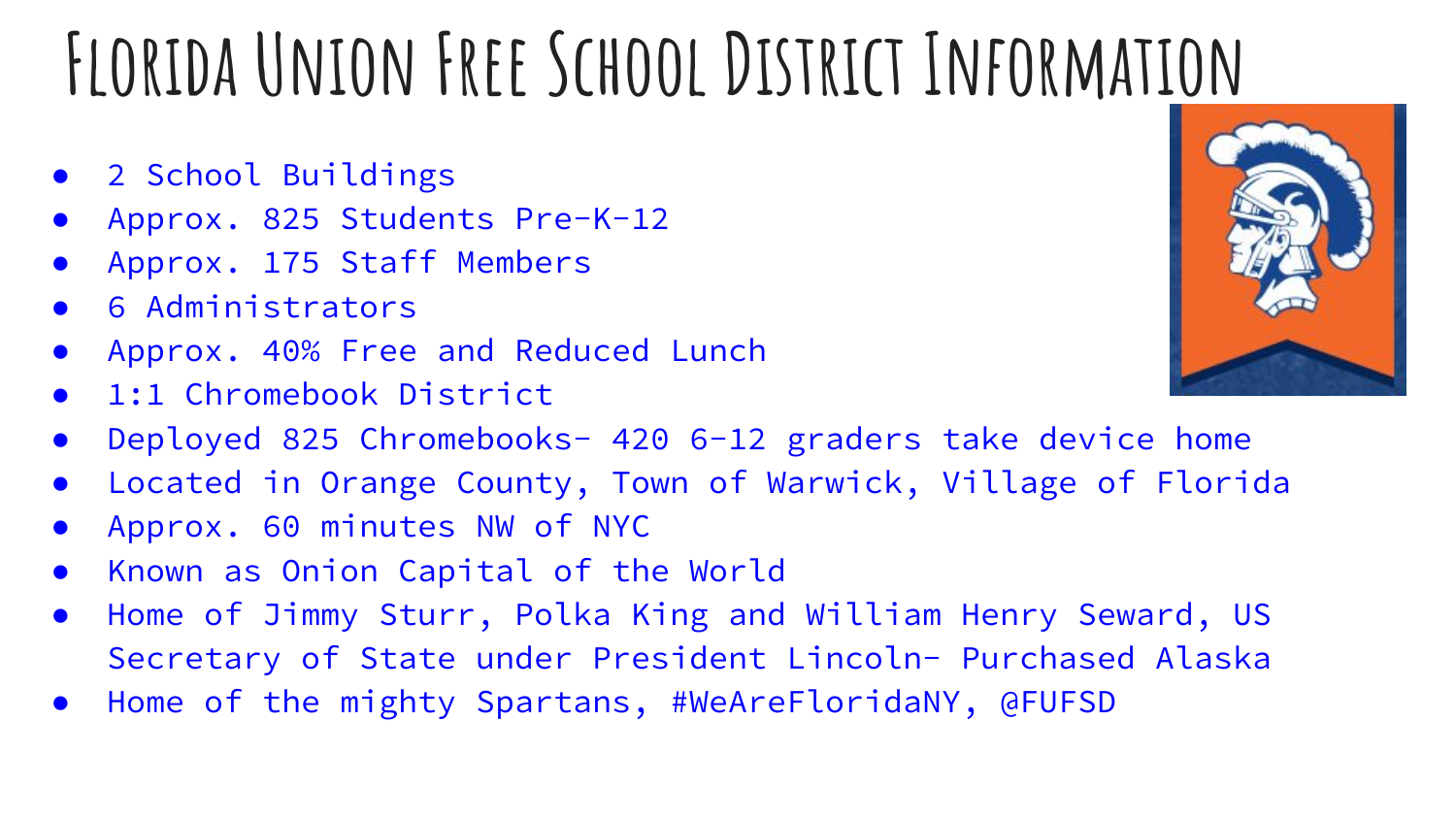#### **What Would You Do?**

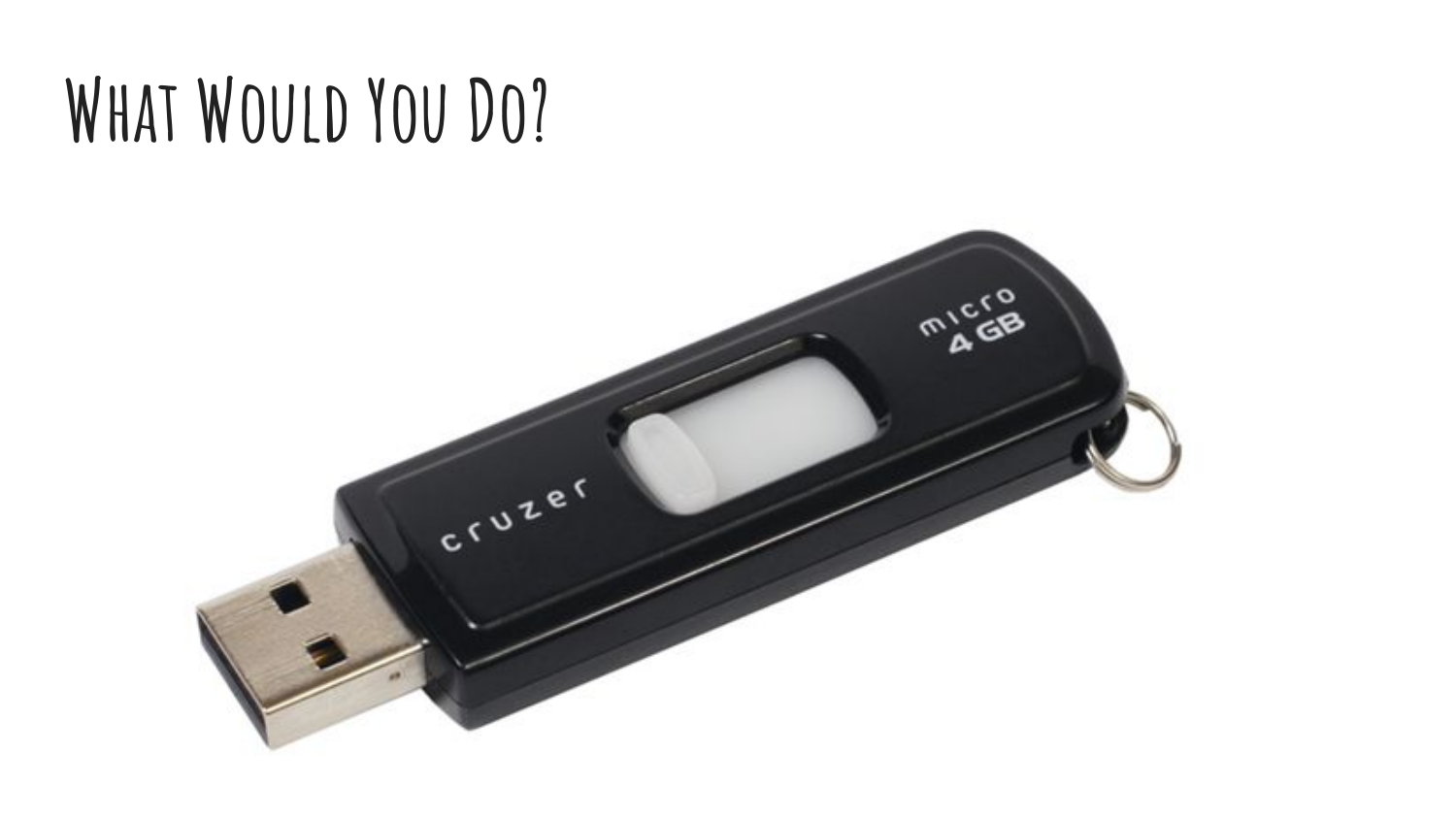### **Florida's Audit Key Findings and Recommendations**

Audit Period- July 1, 2015-June 9, 2017

#### **Key Findings**

- Employees do not comply with the District's acceptable use policy.
- Controls over the collection, processing, transmission and storage of personal, private and sensitive information (PPSI) have not been developed.
- The District does not have service level agreements for services provided by OUBOCES and MHRIC, which could lead to confusion over roles and responsibilities of each party.

#### **Key Recommendations**

- Review and monitor employees' computer use to ensure compliance with the District's acceptable use policy.
- Inventory, classify and develop controls over PPSI maintained and collected by the District.
- Ensure that all IT services are provided based on a formal service level agreement.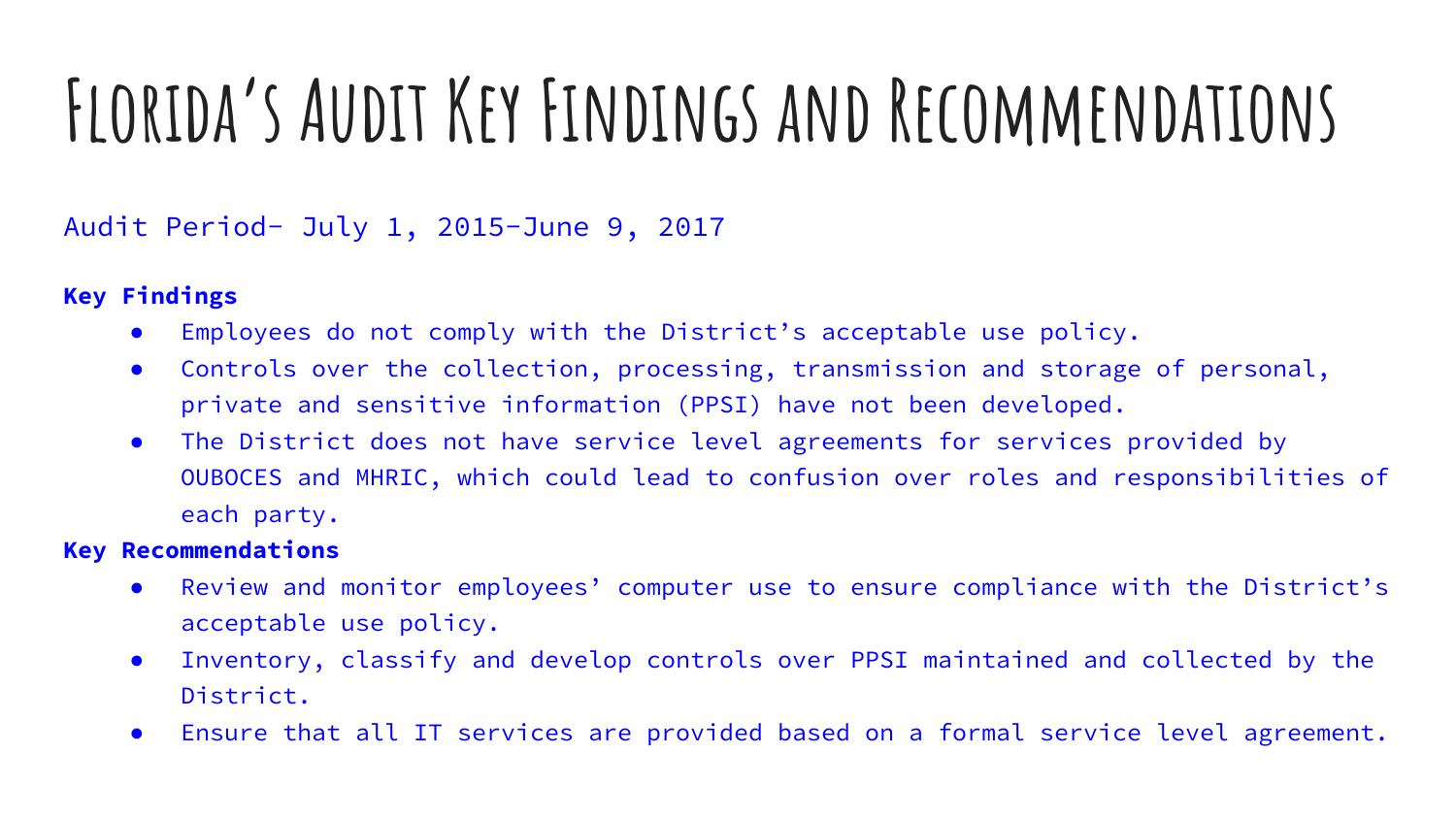## **IT Security: Top 12 Areas of Concern**

Link to IT Governance Document:

[https://www.osc.state.ny.us/localgov/pub](https://www.osc.state.ny.us/localgov/pubs/lgmg/itgovernance.pdf) [s/lgmg/itgovernance.pdf](https://www.osc.state.ny.us/localgov/pubs/lgmg/itgovernance.pdf)

**Office of the New York State Comptroller** Thomas P. DiNapoli, State Comptroller Division of Local Government and School Accountability

LOCAL GOVERNMENT MANAGEMENT GUIDE

**Information Technology Governance** 

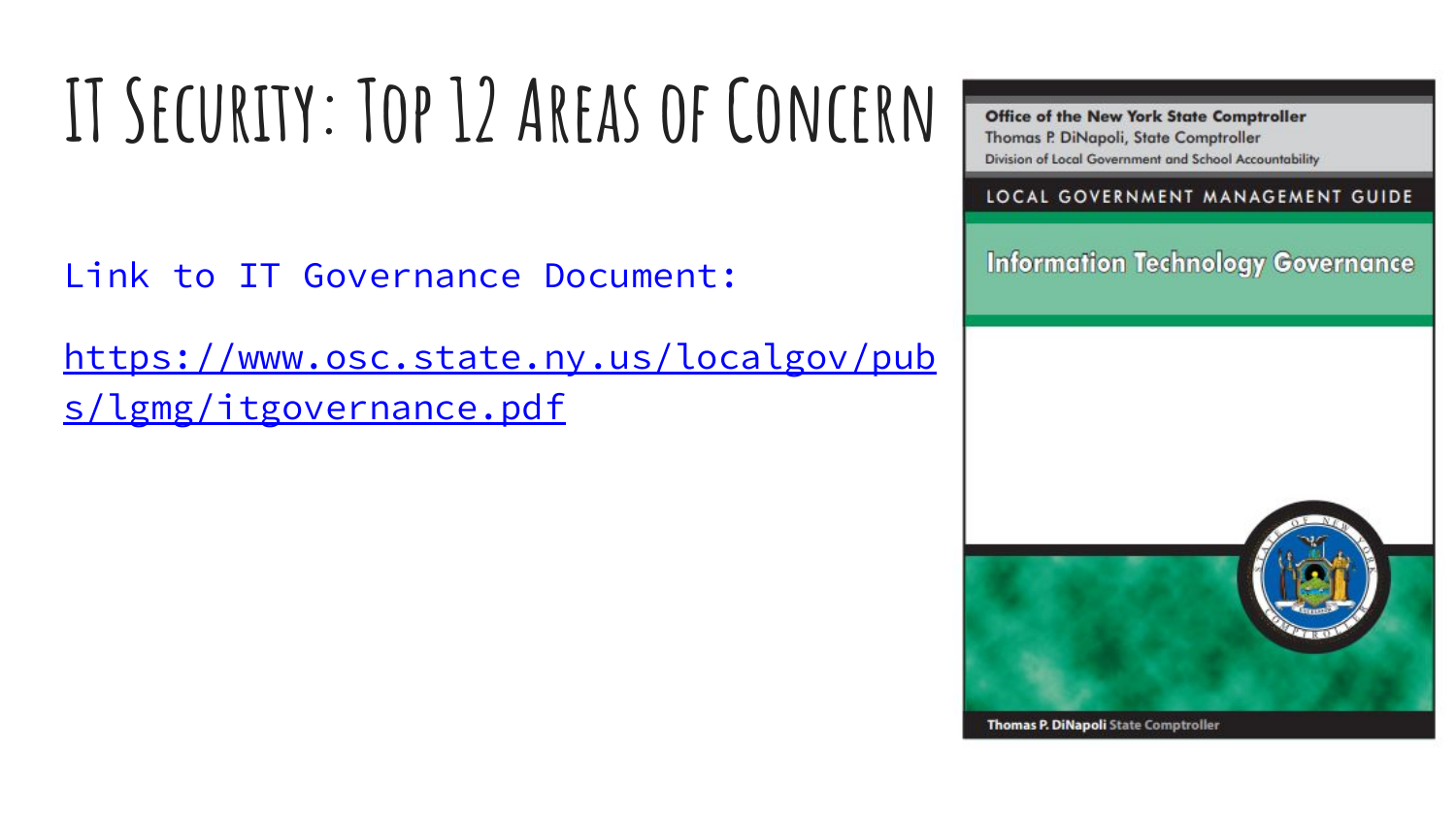# CONTENTS OF IT GOVERNANCE **Table of Contents Document**

#### **12 Areas of Concern**

**Security Self-Assessment**

| Area #3 - Computer Hardware, Software, and Data Inventories10 |  |
|---------------------------------------------------------------|--|
|                                                               |  |
|                                                               |  |
|                                                               |  |
|                                                               |  |
|                                                               |  |
|                                                               |  |
|                                                               |  |
|                                                               |  |
|                                                               |  |
|                                                               |  |
|                                                               |  |
|                                                               |  |
|                                                               |  |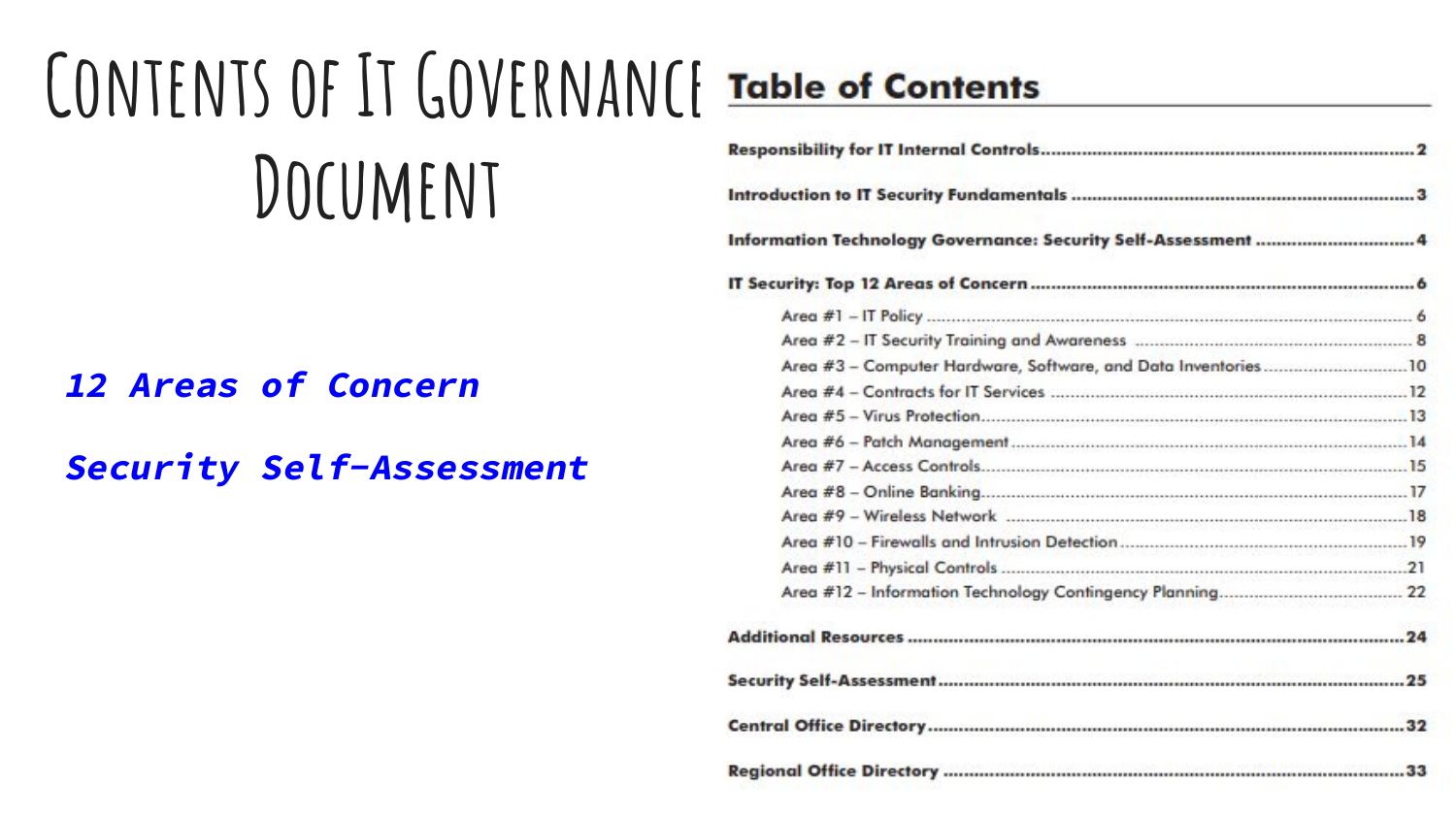#### **Internal controls**

Policies

Procedures

Activities to designed to provide reasonable assurance that operations are going according to plan.

Secure All Data

Secure Financial Systems

Internal controls over IT seek to ensure that computer systems and the data they process, transmit and store can be trusted, are available when needed, and are adequately protected from unauthorized access and use.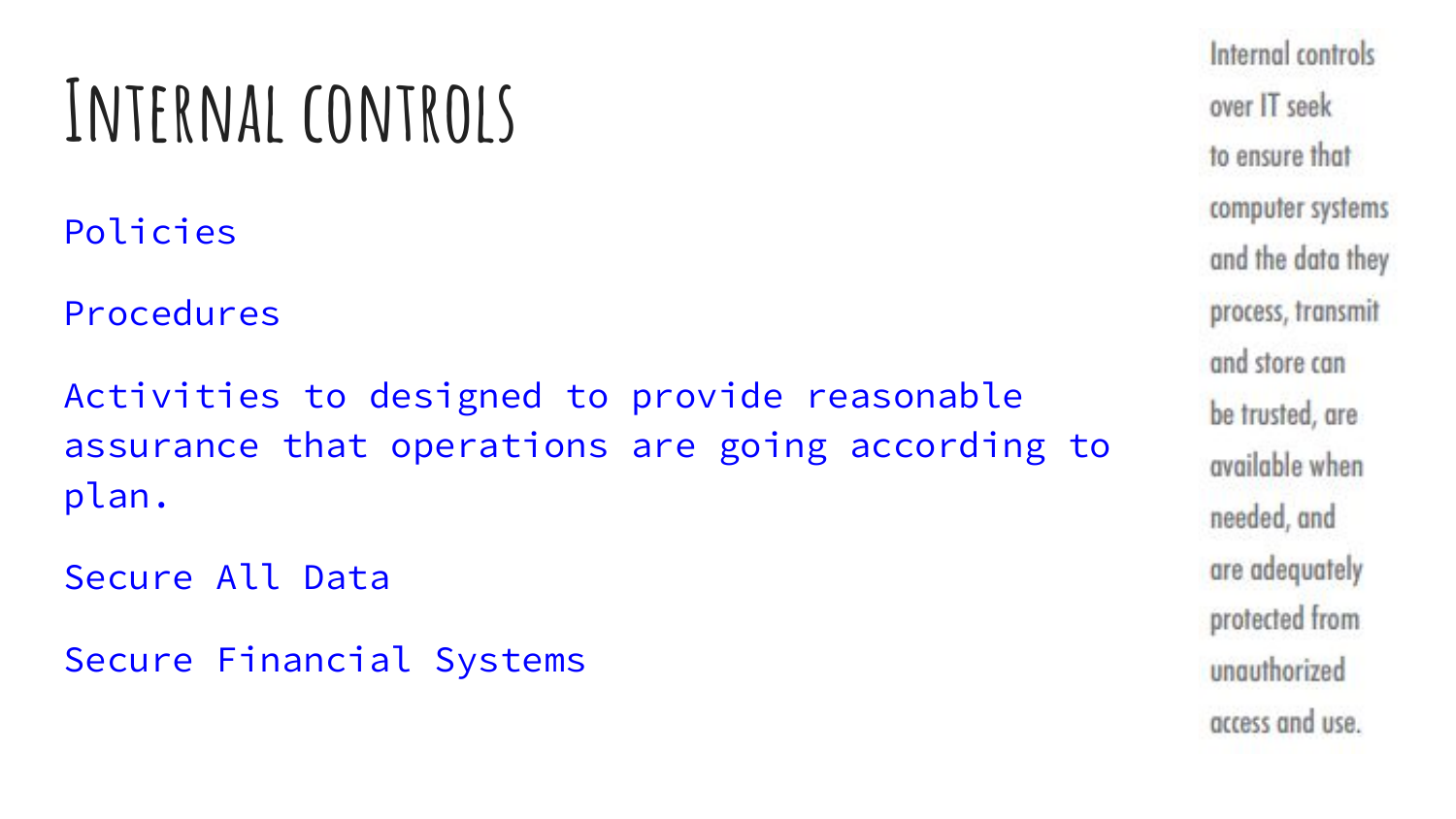### **IT Security Fundamentals**

- CIA Triad- industry standard
- Internal Controls:
	- Data Security
	- Network Security
	- System Security

• Confidentiality is closely linked with privacy and relates to preventing or minimizing unauthorized access to and disclosure of data and information. To ensure confidentiality, information must be organized in terms of who ought to have access to it as well as its sensitivity.



- Integrity is focused on ensuring that data is not tampered with during or after submission. Having accurate and complete data is essential for good decision-making. What good is the information if it cannot be trusted?
- Availability means that the information is available when it is needed. Data that cannot be accessed will prove to be of little value. The most available systems are accessible at all times and have safeguards against power outages, natural disasters, hardware failures, systems upgrades, and attempts by individuals with malicious intent to cause disruption.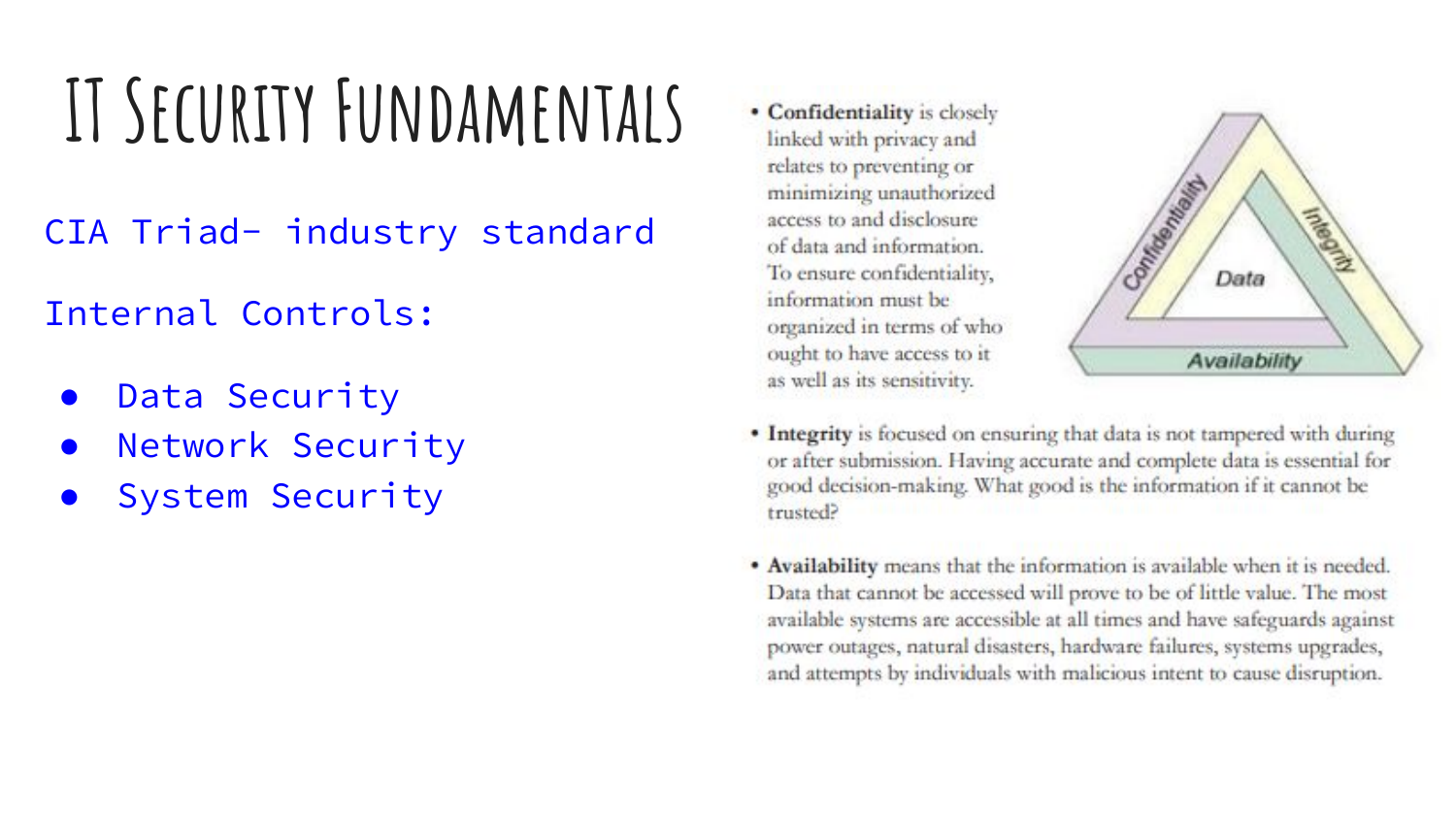# **Guidance for IT Security: Top 12 Areas of Concern Area #1- IT Policy**

To include but not limited to:

- Breach Notification Policy
- Internet, Email, and Personal Computer Use
- Use of and Access to Personal, Private and Sensitive Information
- Password Security
- Wireless Security Policy
- Mobile Computing and Storage Device Policy
- Online Banking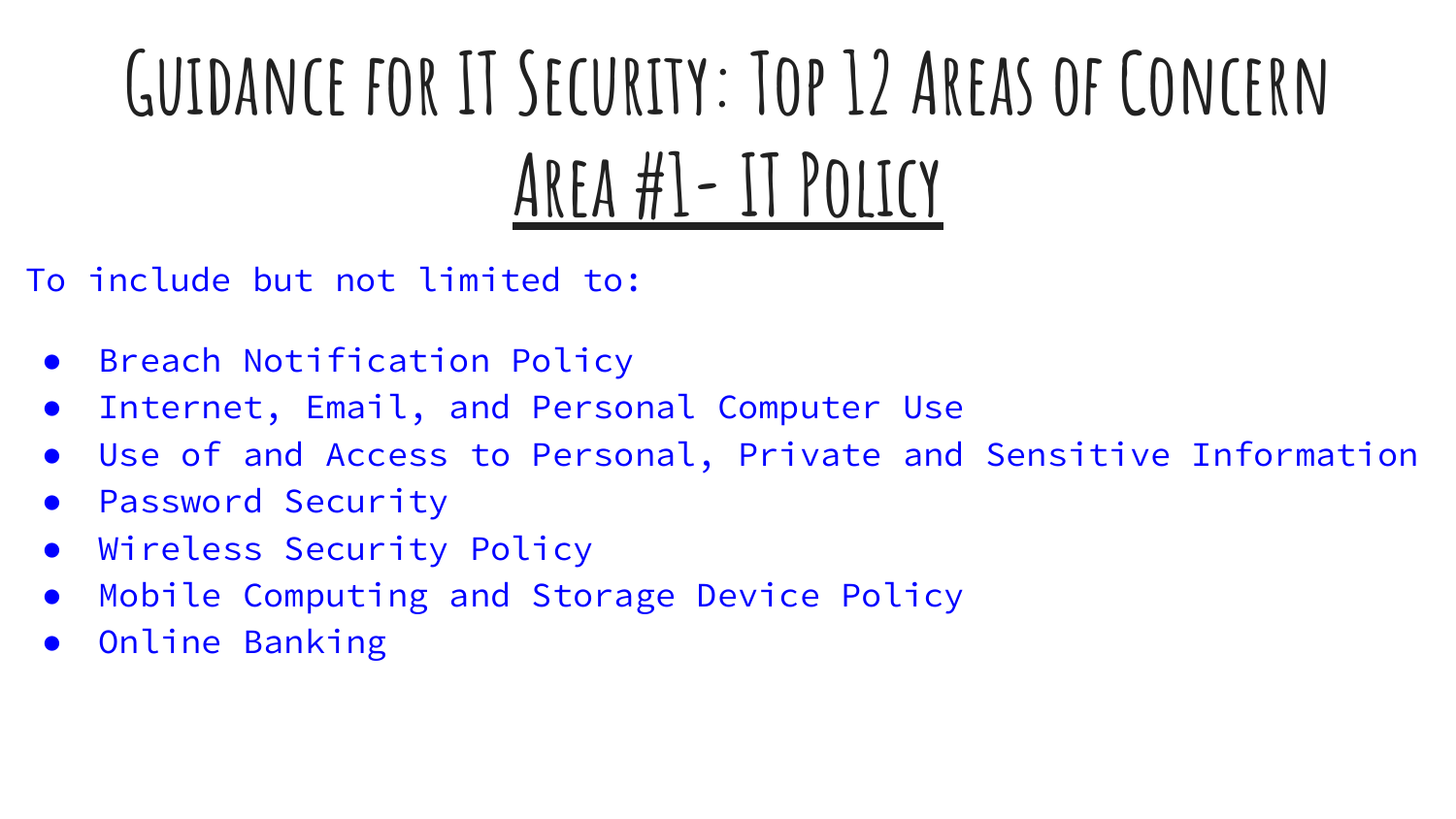# **Guidance for IT Security: Top 12 Areas of Concern Area #1- IT Policy- ACTIONABLES**

- Policy Review!
- Remind staff there is no expectation of privacy
- Follow most up-to-date password complexity
- Procedures for mobile devices, online banking, etc…
- Means to identify, inventory and classify PPSI

Look at policies- NYS Office of Information Technology Serviceshttps://its.ny.gov/tables/technologypolicyindex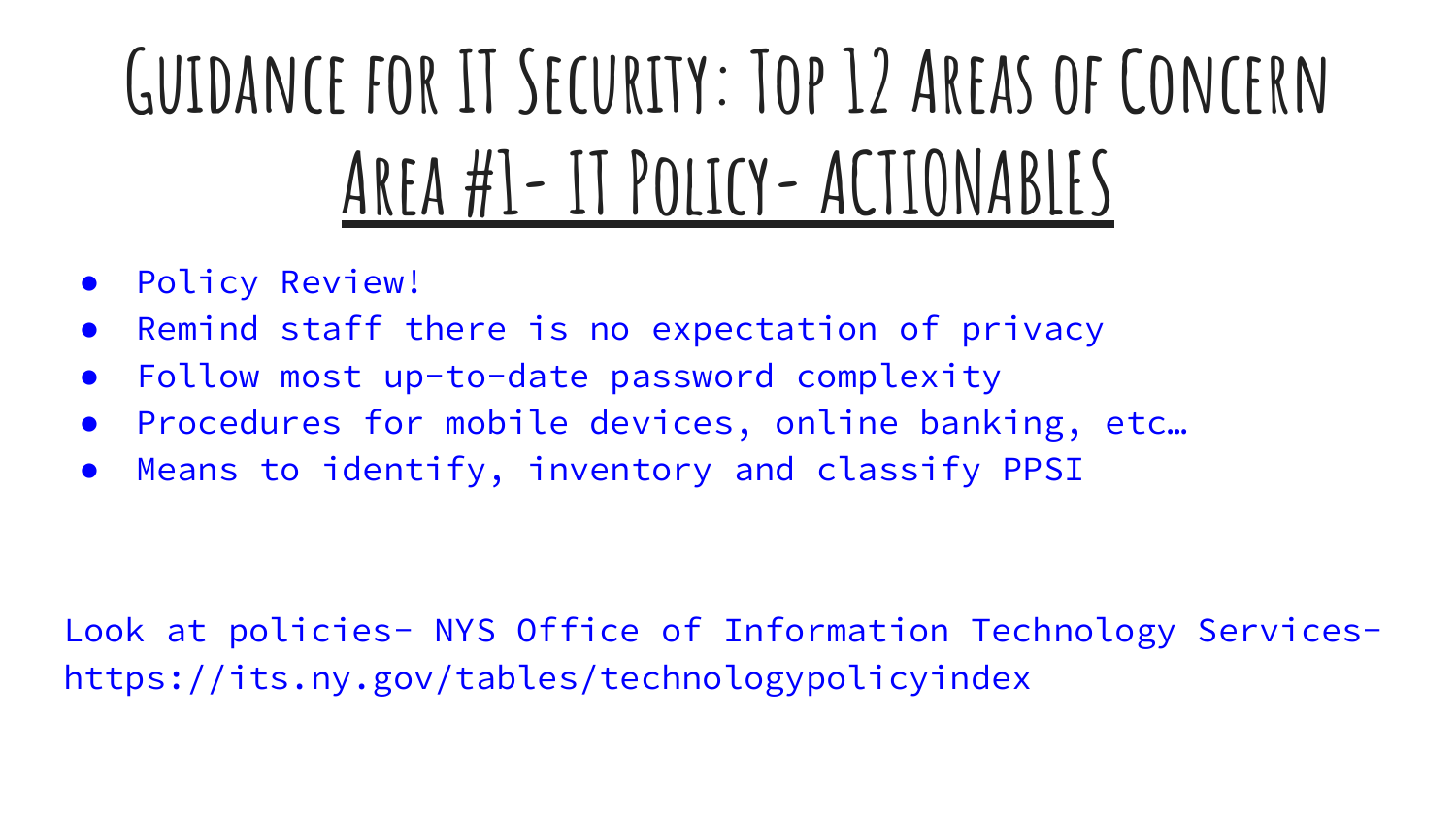**Guidance for IT Security: Top 12 Areas of Concern Area #2- Security Training and Awareness**

- Protect the confidentiality, integrity and availability of data
- Training should:
	- Explain proper use of rules and behavior
	- Communicate policies and procedures
	- Be job specific ie:District Treasurer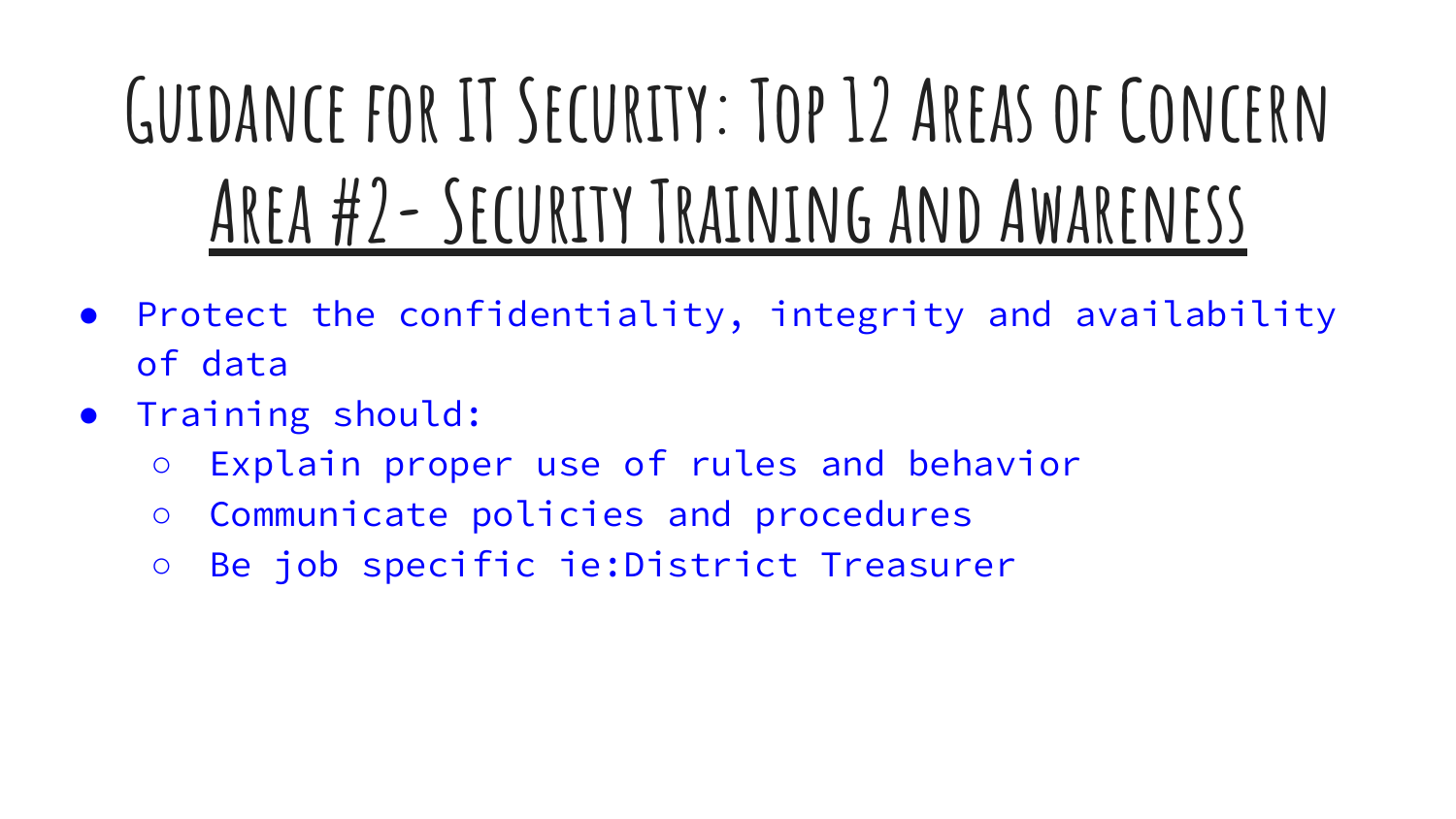# **Guidance for IT Security: Top 12 Areas of Concern Area #2- Security Training and Awareness- Actionables**

- Recommended Sites:
	- Center for Internet Security: <https://www.cisecurity.org/>
	- Industrial control Systems Cyber Emergency Response Team: <https://ics-cert.us-cert.gov/>
	- NYS Office of Information Technology Services:<https://its.ny.gov/>
	- NYS Office of the State Comptroller:<https://www.osc.state.ny.us/>
	- TEEX Domestic Preparedness Campus: <https://teex.org/pages/homeland-security.aspx>
	- US Computer Emergency Readiness Team: [https://www.us-cert.gov](https://www.us-cert.gov/)
- Take staff attendance for ALL in-person Training
- KnowBe4:<https://www.knowbe4.com/>
- RIC One:<http://www.ricone.org/>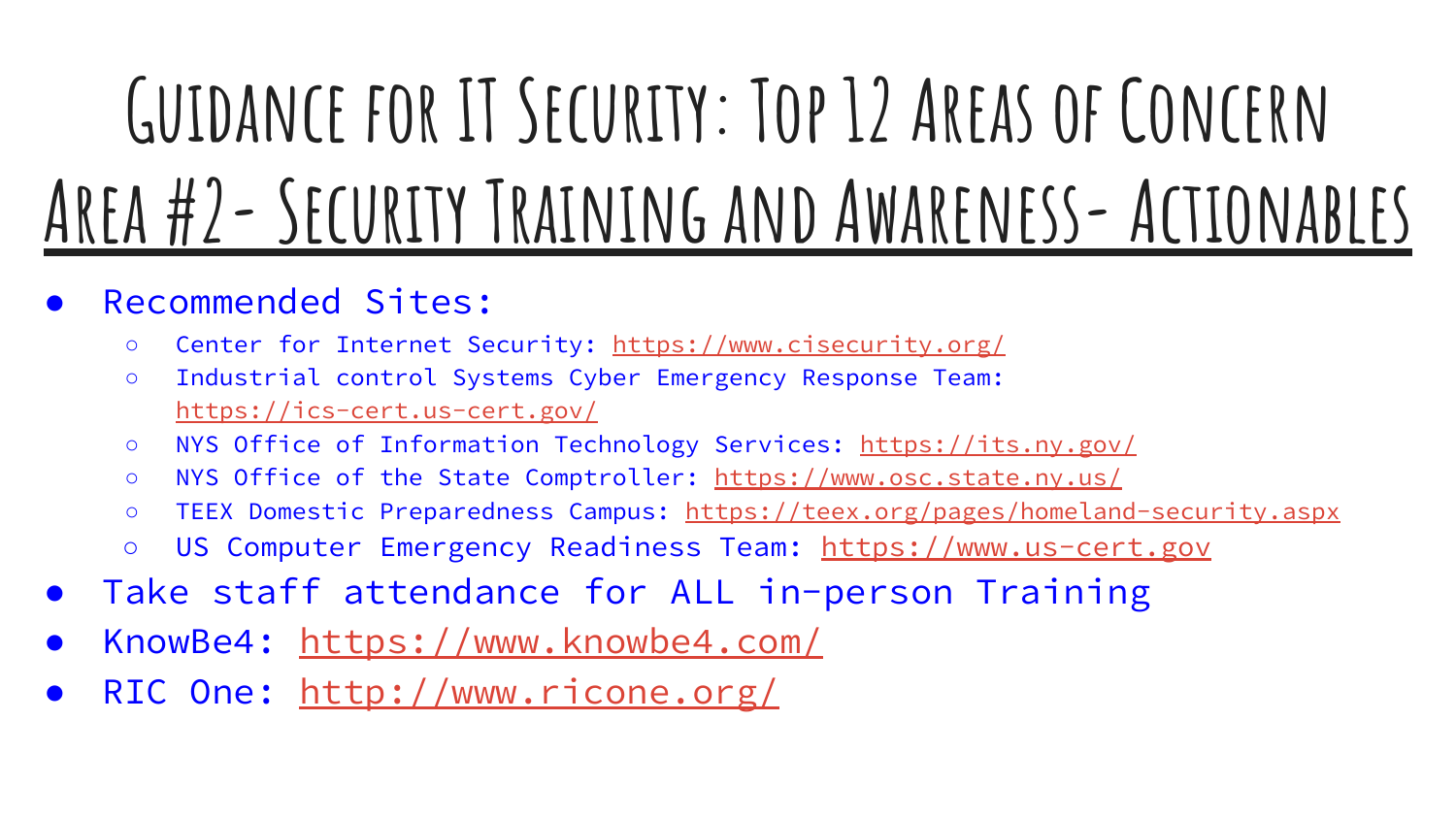#### **Guidance for IT Security: Top 12 Areas of Concern Area #3- Computer Hardware, Software, and Data Inventories- Actionables**

- Up-to-Date inventory for all Computer Hardware, Software, and Data
- Inventory information assets
	- Classify data
		- Public
		- Internal Use
		- Confidential
		- Restricted Confidential
- Complete Periodically
- Develop Processes and Procedures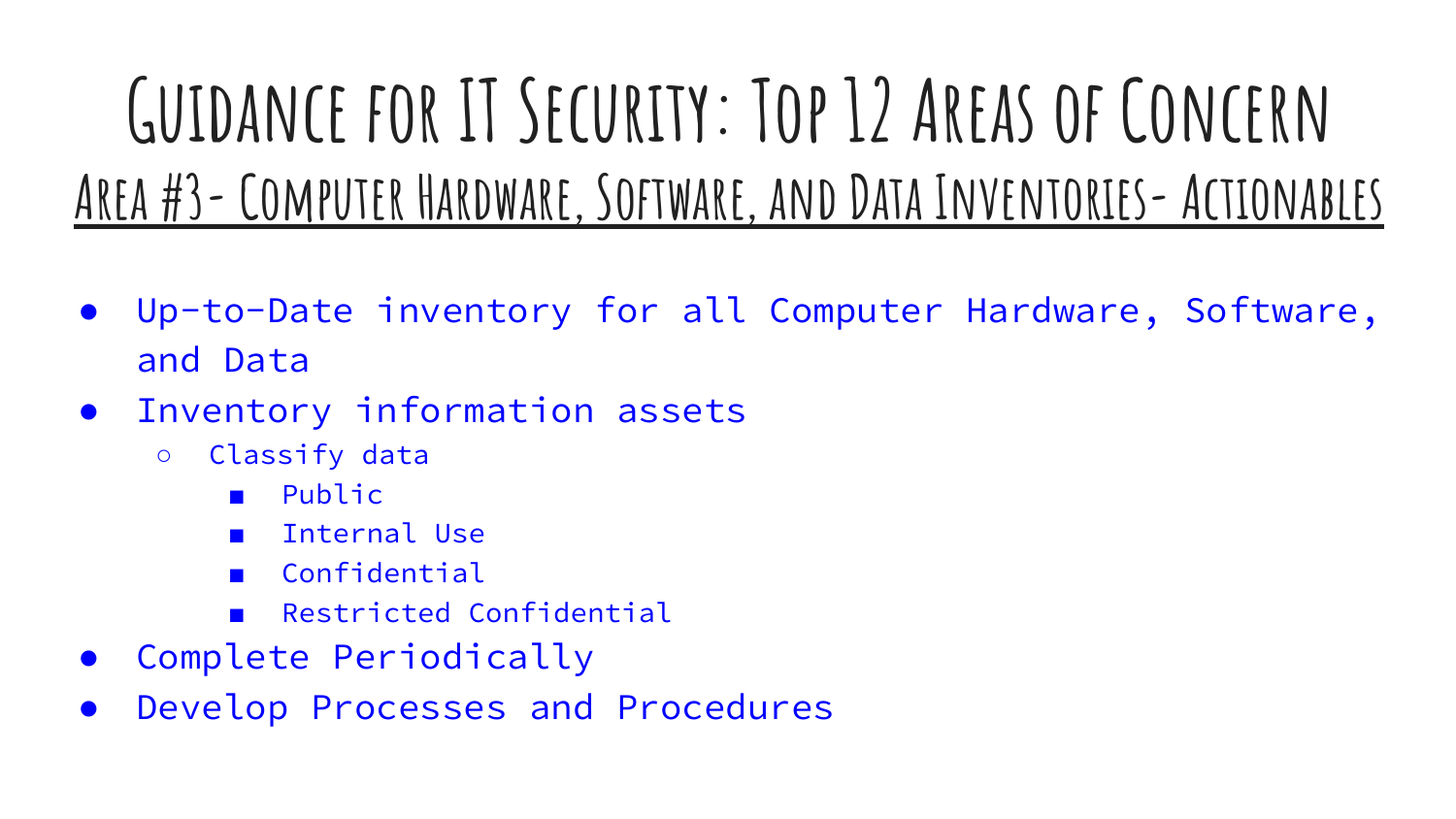#### **Guidance for IT Security: Top 12 Areas of Concern Area #4- Contracts for IT Services- Actionables**

#### Components of an SLA should include:

- identification of the parties to the contract;
- definitions of terminology;
- term/duration of agreement;
- scope/subject;
- limitations (what, if anything, is excluded);
- service level objectives and performance indicators;
- roles and responsibilities;
- nonperformance impact;
- pricing, billing and terms of payment;
- security procedures; (PPSI)
- audit procedures;
- reporting;
- review/update and approvals. Generally speaking, the more specific the SLA, the better; there should be no uncertainty about what the contractor will deliver, when it will be delivered and how much it's going to cost. A vague agreement can lead to additional costs or cost increases you were not expecting.

*Develop an SLA CheckList*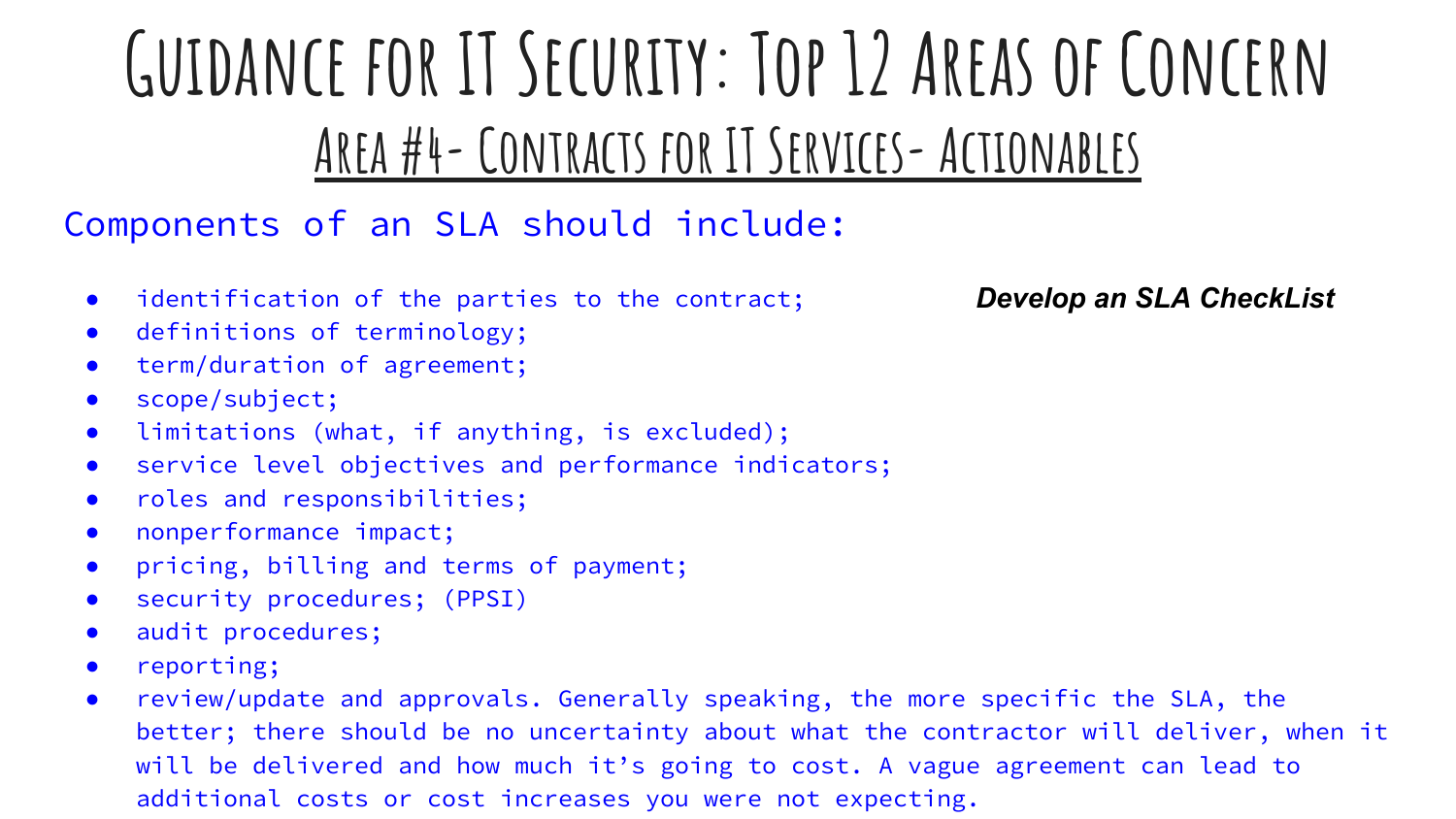#### **Guidance for IT Security: Top 12 Areas of Concern Area #5- Virus Protection- Actionables**

- User Training
- Update Antivirus Software
- Force scans of new external devices connected to computers

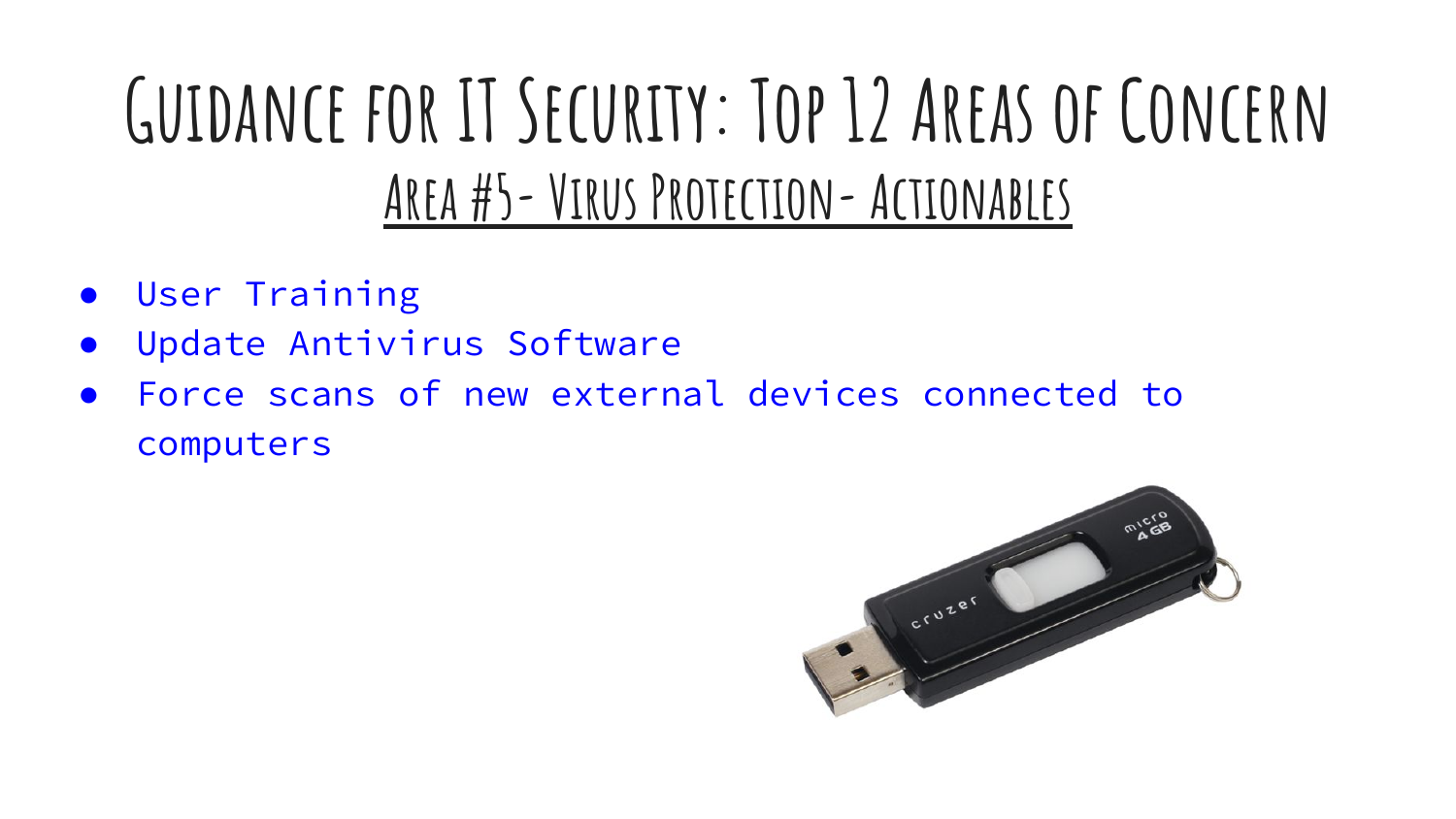#### **Guidance for IT Security: Top 12 Areas of Concern Area #6- Patch Management- Actionables**

Develop patch management policies and procedures

Patch, Patch, Patch, Patch, Patch...

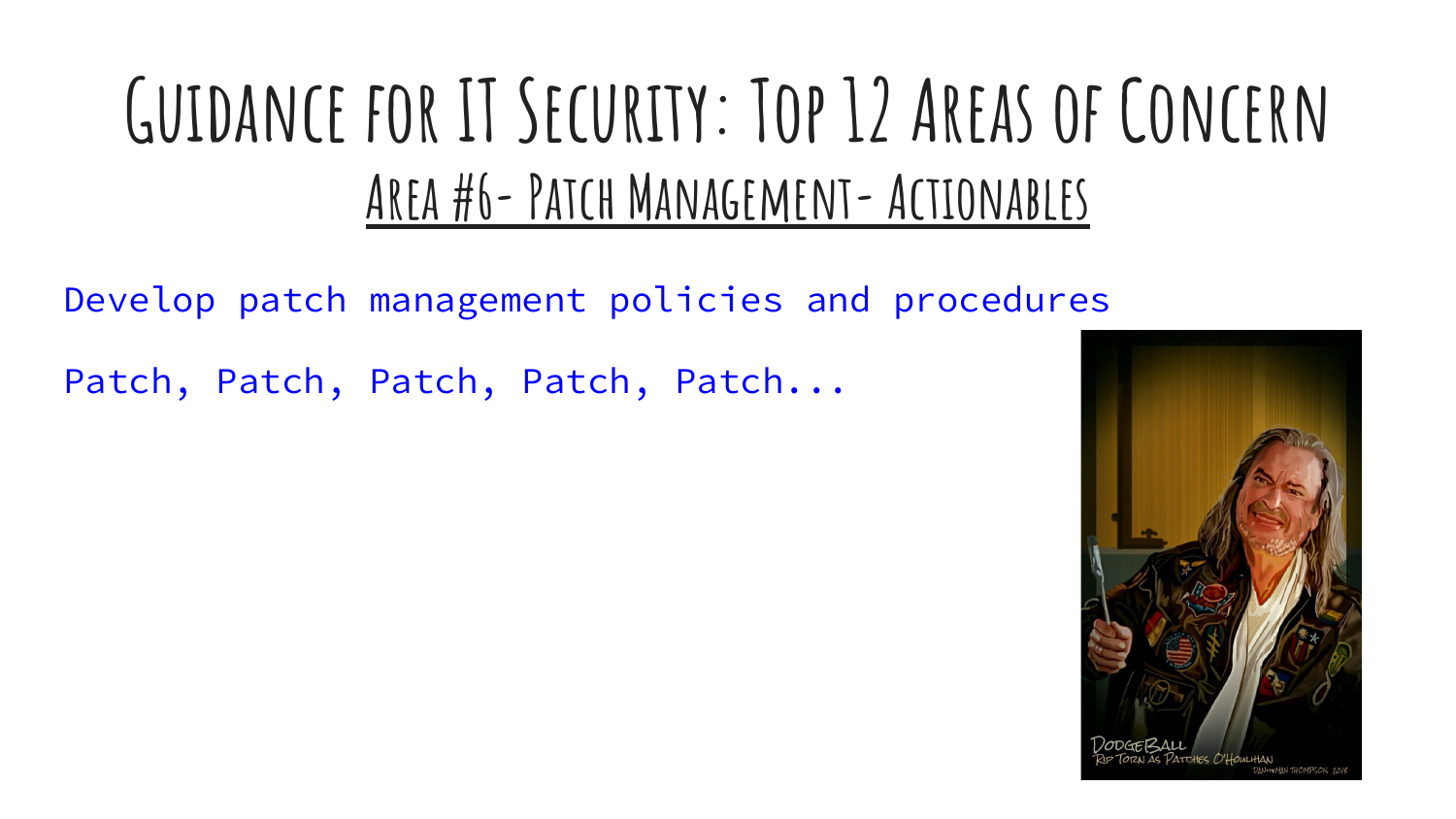#### **Guidance for IT Security: Top 12 Areas of Concern Area #7- Access controls- Actionables**

- Do not provide access to systems beyond the job duty functions
- Develop a written process and procedure for assigning account access
- Refrain from assigning universal account access
- Automate Account access wherever possible
- Classlink's Solutions- OneSync and OneRoster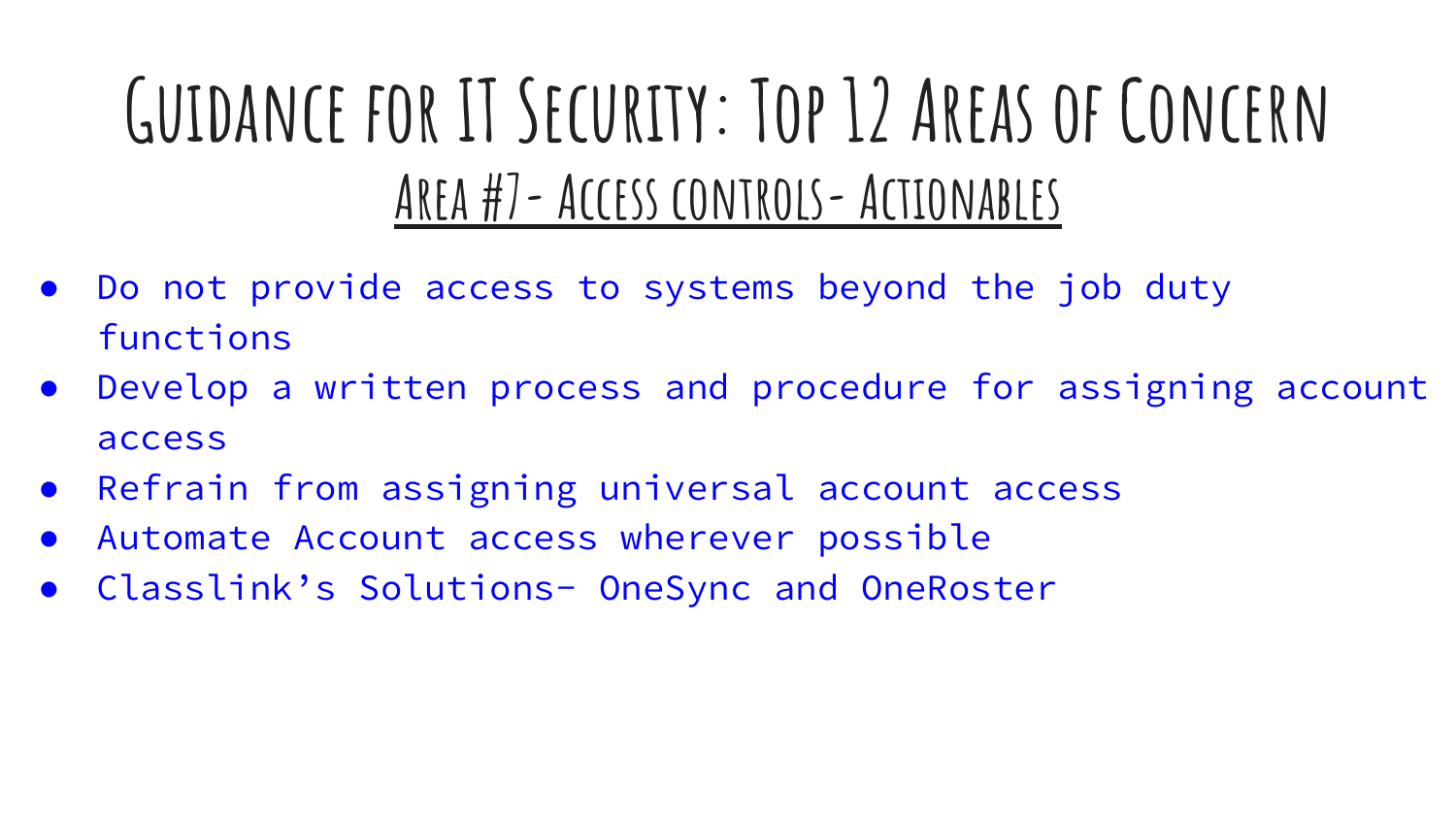#### **Guidance for IT Security: Top 12 Areas of Concern Area #8- Online Banking- Actionables**

- Use the Defense-in-Depth Strategy- builds successive layers of defense mechanisms
- Use tech-based controls (up-to-date antivirus)
- Use non tech-based controls (written policies, training)
- Always use a hardwired computer for online banking
- Designate a computer used solely for online banking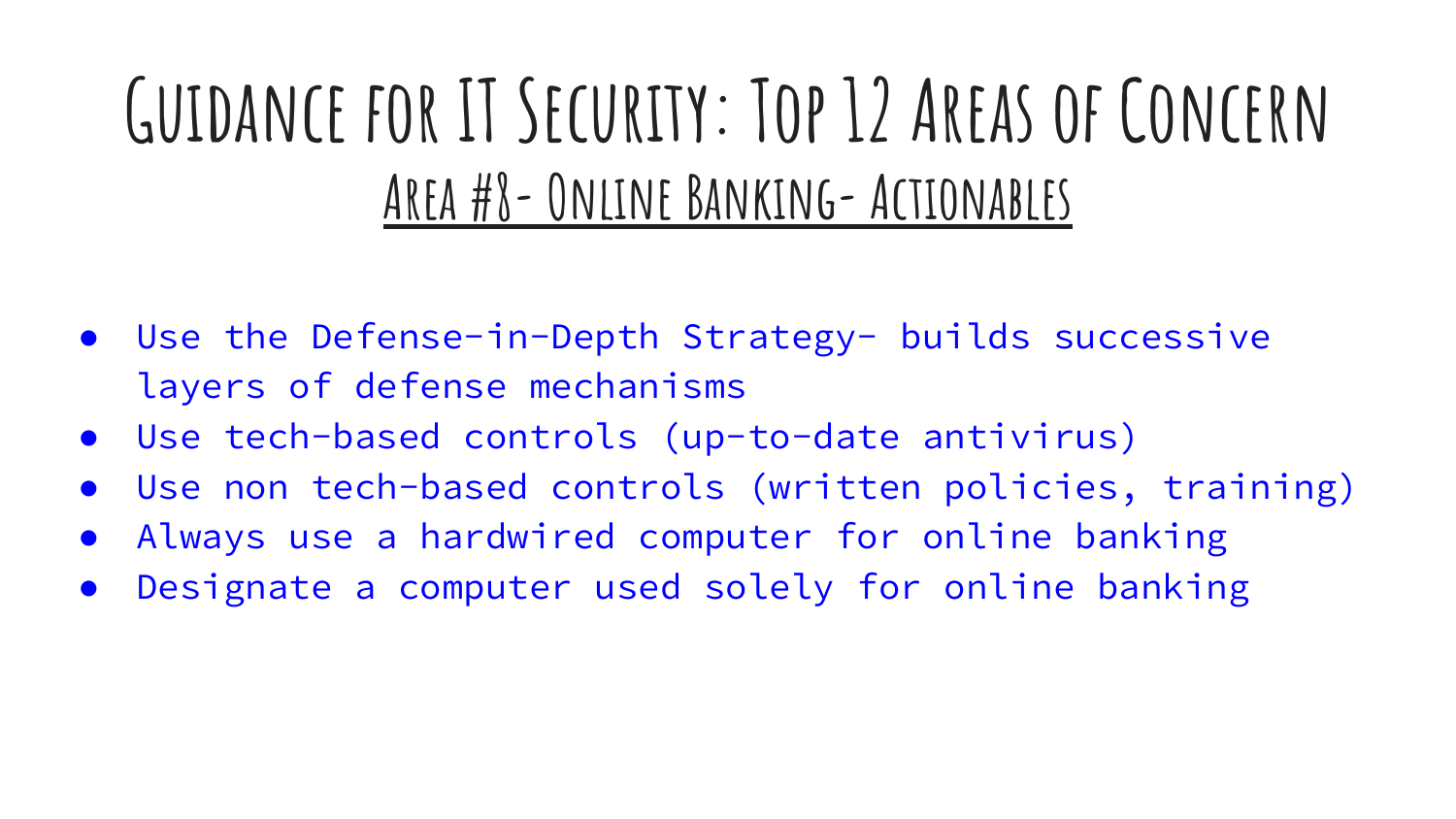#### **Guidance for IT Security: Top 12 Areas of Concern Area #9- Wireless Network- Actionables**

#### Best practices relating to wireless technology include:

- Adopting written policies and procedures;
- Determining the optimal number, physical location and broadcasting power of wireless access points;
- Maintaining an inventory of and monitoring wireless access points;
- Changing the service set identifier (the SSID or name of the wireless network) using a naming convention that excludes identifiable information about the organization, the location, technology, manufacturer and type of data traversing the network;
- Requiring an access password for users and enabling the most sure encryption available
- Changing the default administrative password used by the administrator who set up the wireless access point;
- Updating and patching all software and hardware devices;
- Considering other security controls that may be necessary given the organization's unique computing environment and security needs.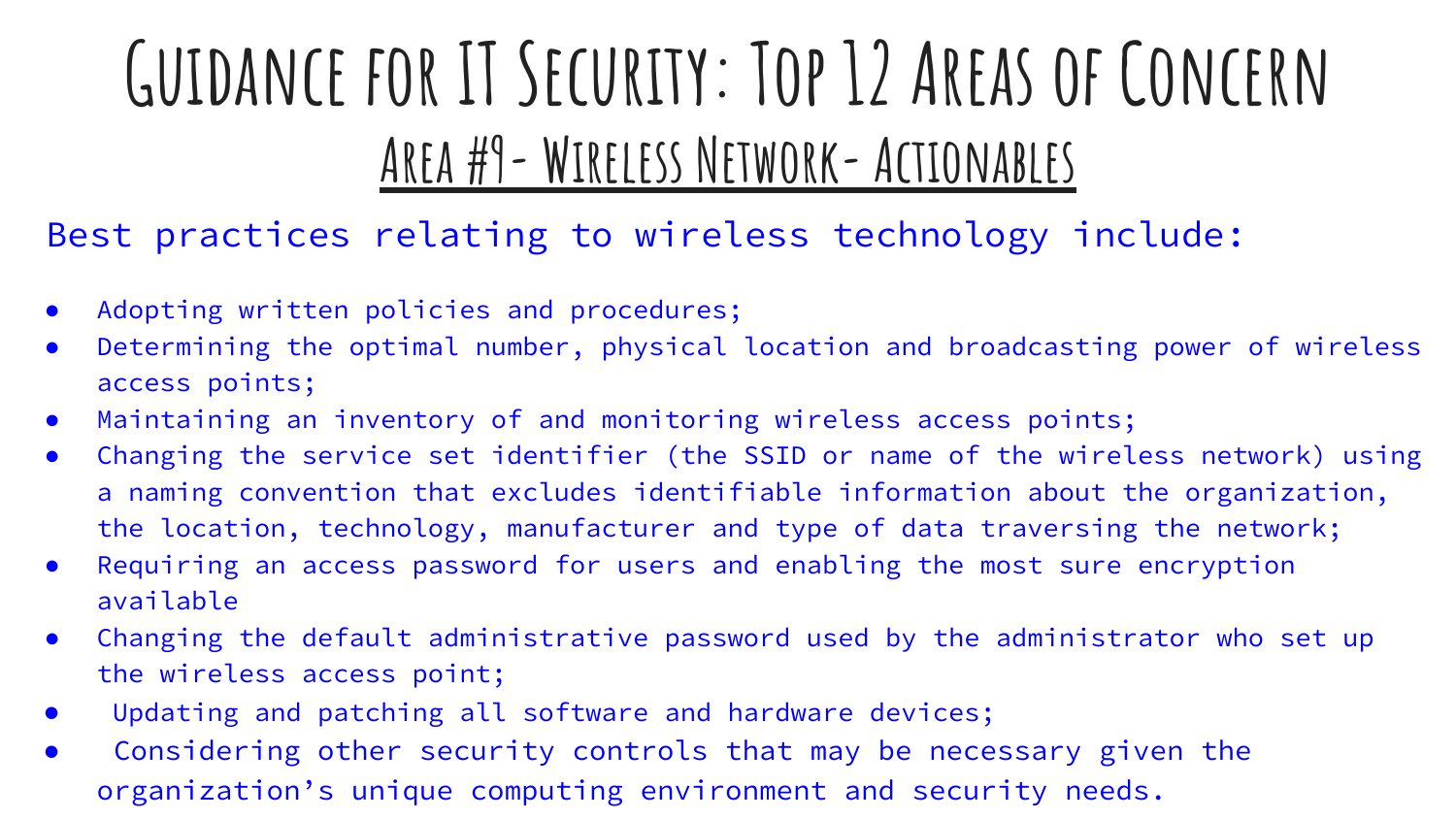#### **Guidance for IT Security: Top 12 Areas of Concern Area #10- Firewall and Intrusion Detection- Actionables**

Stop all unauthorized access!

- Cisco- Firepower (IPS)
- Cisco- Umbrella (DNS)

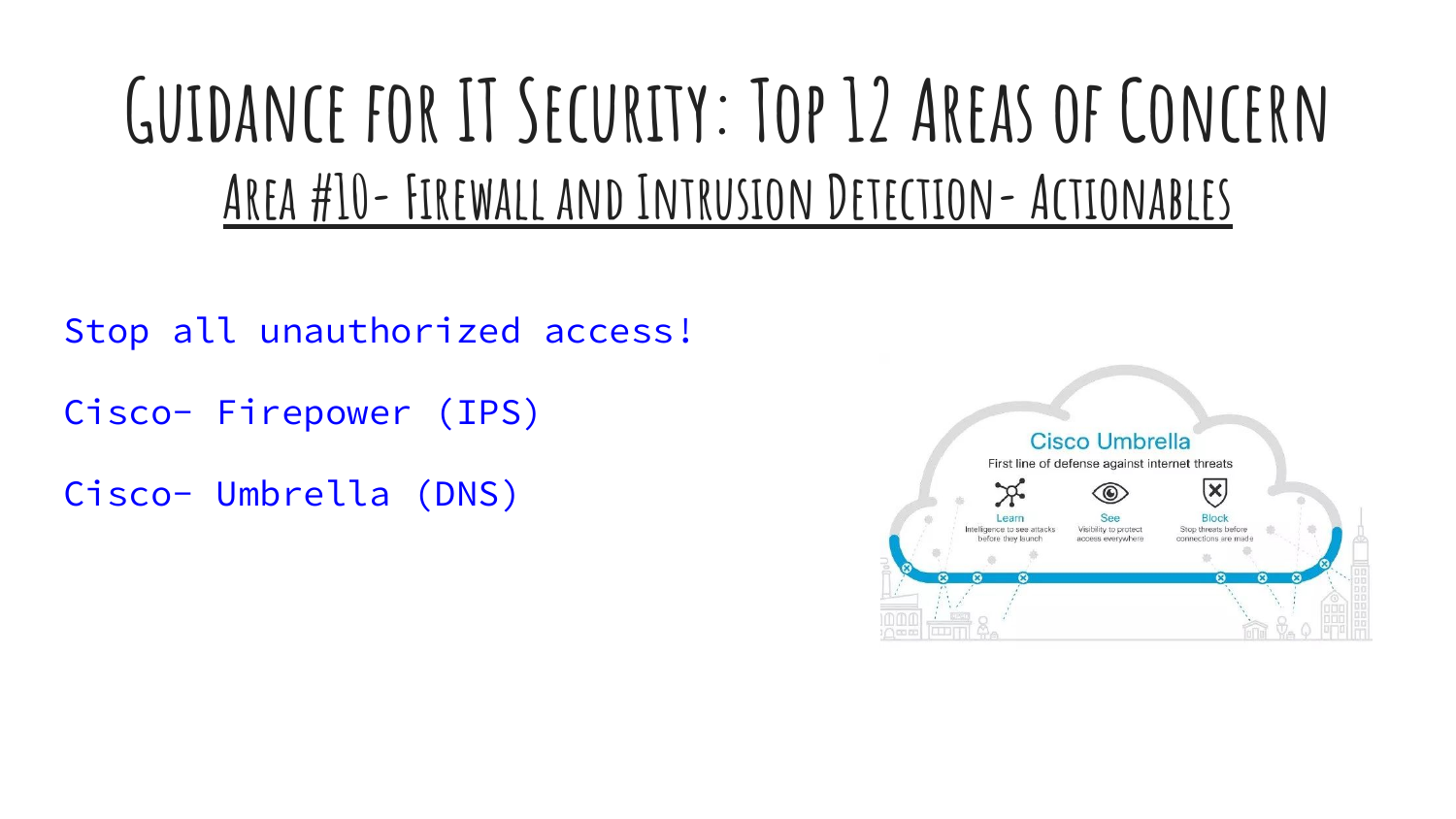#### **Guidance for IT Security: Top 12 Areas of Concern Area #11- Physical Controls- Actionables**

Protect MDF/IDF from excessive heat, water damage

Have an uninterruptible power supply

Provide limited physical access to MDF/IDFs

3rd Party Vendors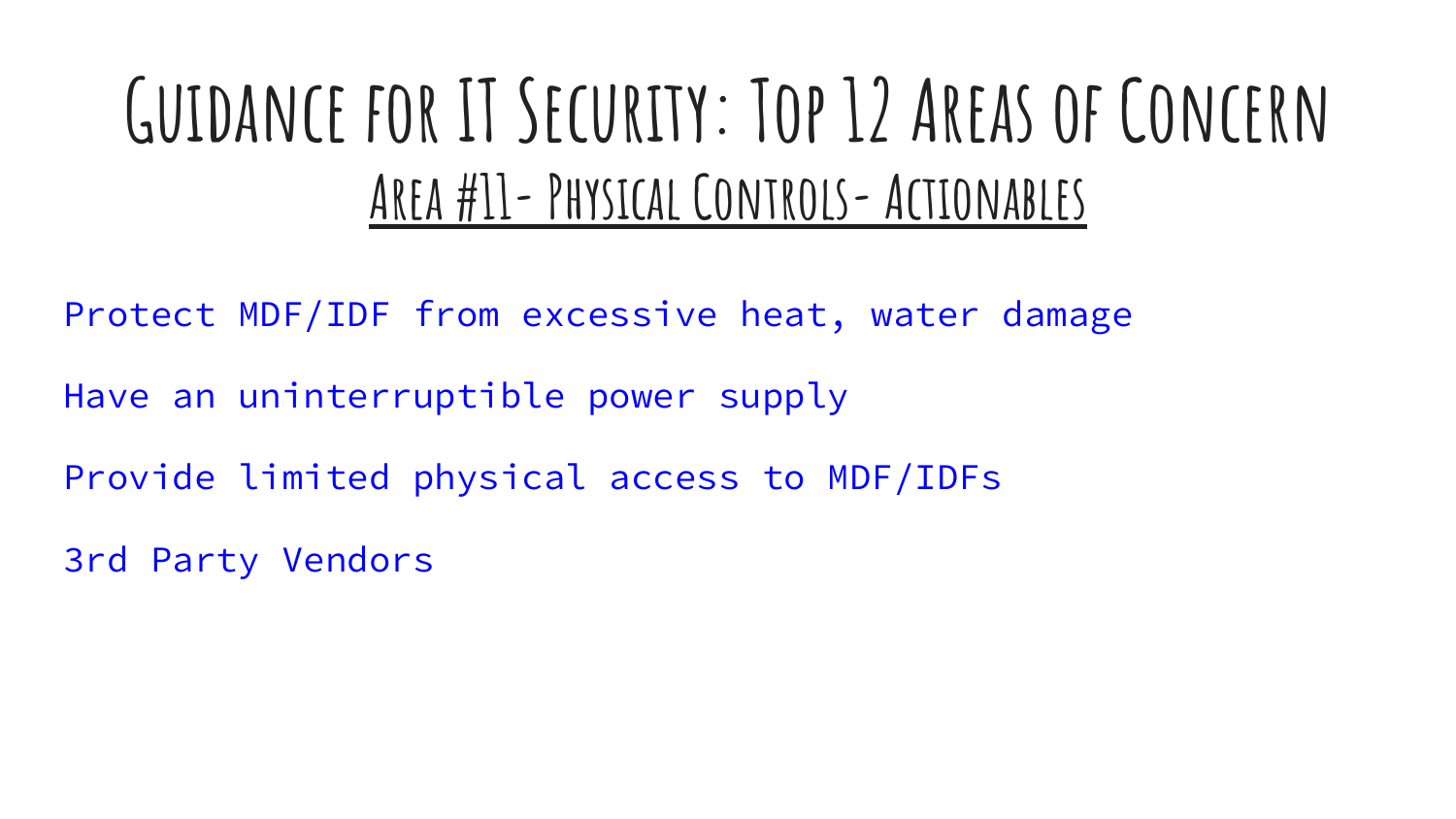#### **Guidance for IT Security: Top 12 Areas of Concern Area #12- Written Contingency Plan- Actionables**

Tests written plans, policies, procedures and technical measures to recover IT operations after an unexpected incident. Best practices include:

- adopting a data backup policy that defines the frequency and scope of backups, the location of stored backup data, the specific method for backing up;
- backing up data at regular intervals;
- verifying data has been backed up and can be restored in the event of an emergency;
- storing backups in an offsite location that meets the organization's data security requirements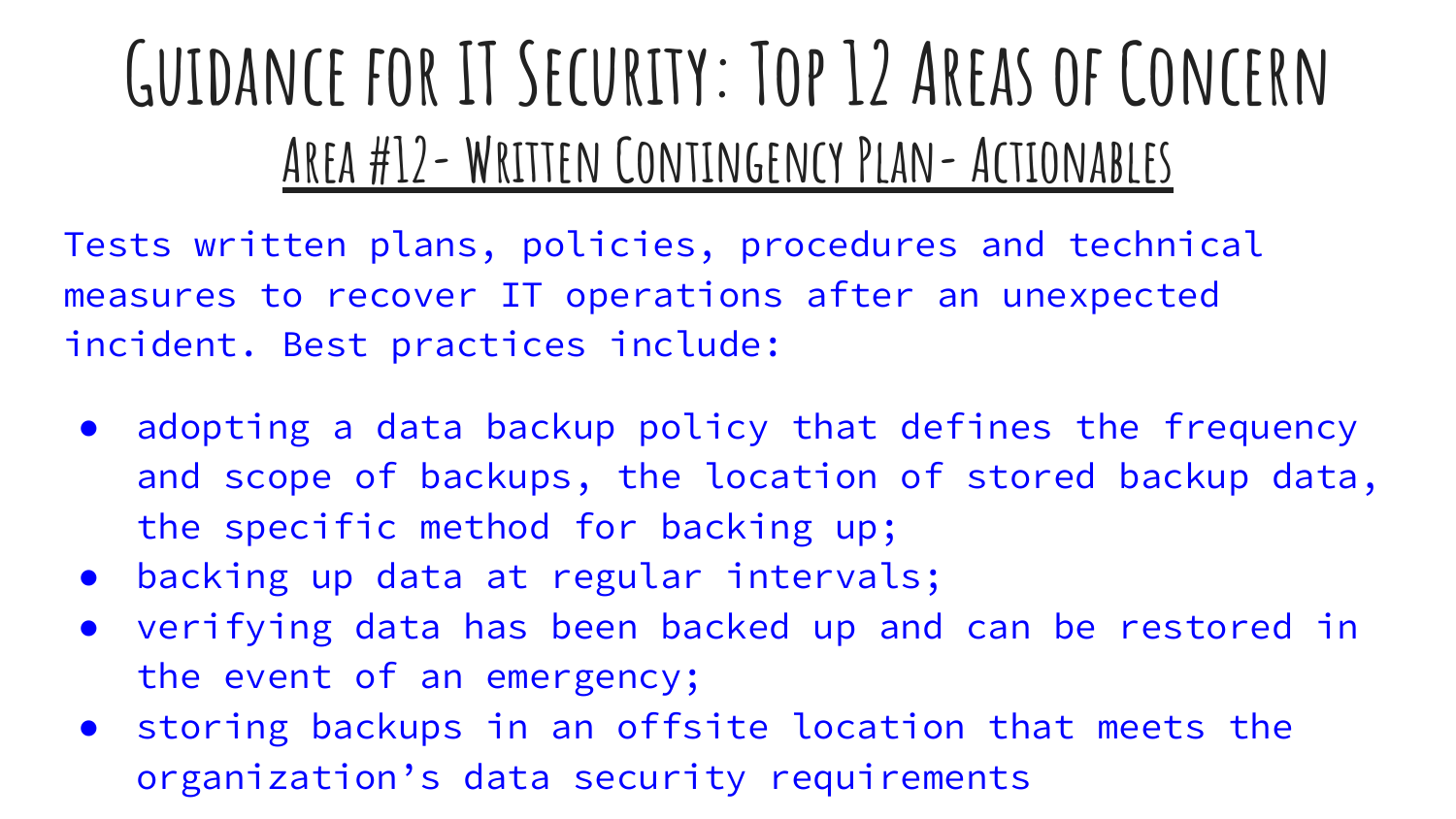### **Security Self-Assessment**

Addresses Key areas of Internal Controls such as:

- Policy
- **Training**
- **Access**
- Monitoring
- Review completed 1x/year

https://www.osc.state.ny.us/lo calgov/pubs/lgmg/itgovernance. pdf



#### **Information Technology Governance**

#### **Security Self-Assessment**

Date Assessment Completed:



|                |                                                                                | <b>YES</b> | N <sub>O</sub> | N/A |
|----------------|--------------------------------------------------------------------------------|------------|----------------|-----|
|                | <b>IT Policy</b>                                                               |            |                |     |
| 1a             | Are computer policies adopted, distributed, and updated as necessary?          |            |                |     |
|                | List policies and dates adopted or last revised:                               |            |                |     |
| 1 <sub>b</sub> | Was a data breach notification policy adopted?                                 |            |                |     |
|                | Date adopted:                                                                  |            |                |     |
|                | <b>IT Security Training and Awareness</b>                                      |            |                |     |
| 2a             | Were all computer users provided IT security training?<br>Date(s) of training: |            |                |     |
|                | Who attended the training:                                                     |            |                |     |
| 2 <sub>b</sub> | Are there other efforts to raise IT security awareness?                        |            |                |     |
|                | Describe awareness efforts:                                                    |            |                |     |
|                | <b>Computer Hardware, Software and Data Inventories</b>                        |            |                |     |
| 3a             | Is a detailed, up-to-date inventory of computer hardware maintained?           |            |                |     |
|                | Review a copy of the hardware inventory and note when last updated:            |            |                |     |